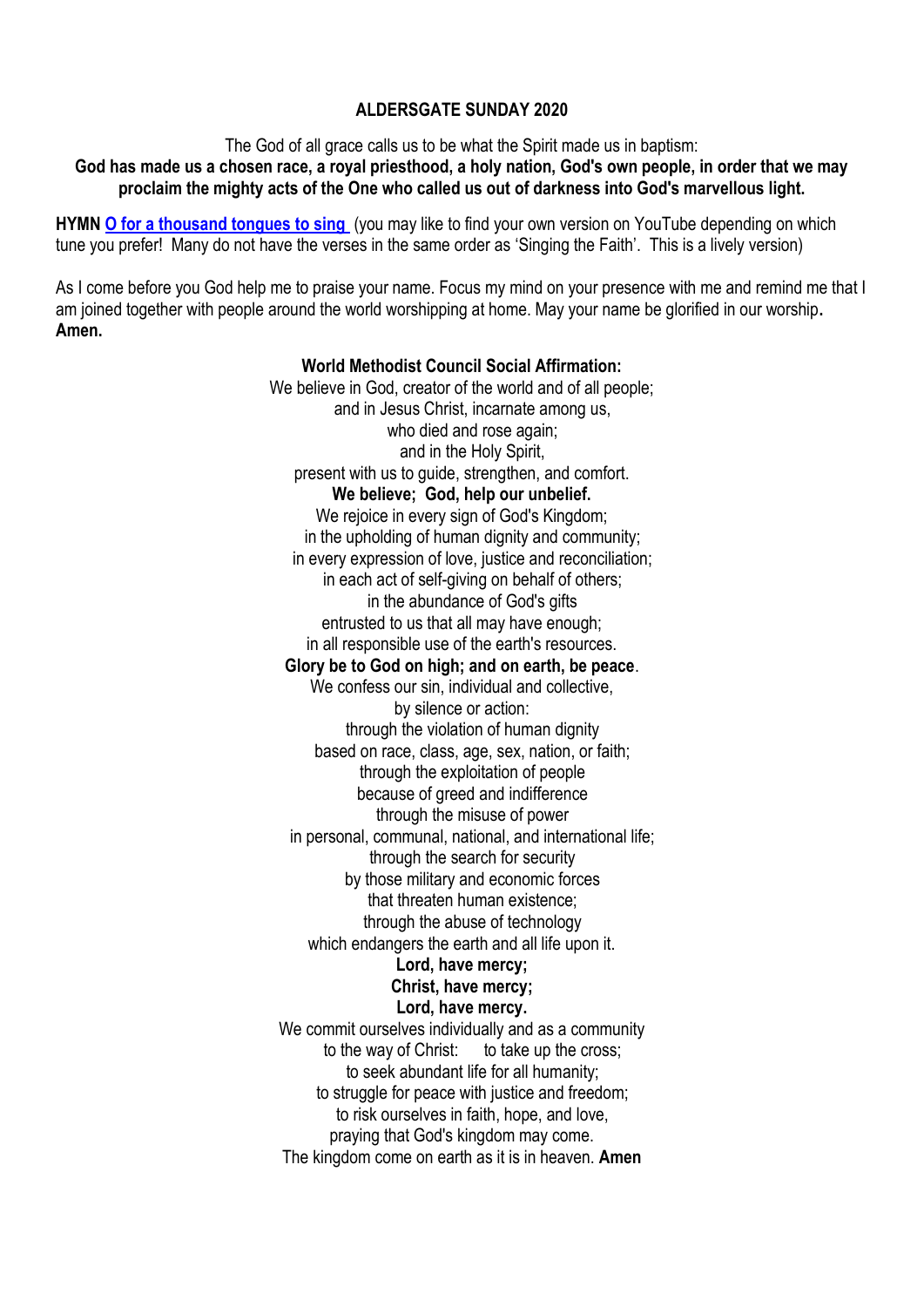# **Collect for Aldersgate Sunday**

God of overwhelming grace,

you ignited the spark of your grace in John and Charles Wesley and a passion for holiness, justice and sharing your great love with others.

Warm our hearts that we may trust in you.

Renew our conviction and inspire us to embrace new opportunities even in difficulty. Pour out your spirit on your people that we may be united in your love and ready to share hope with the world through our Lord Jesus Christ,

who reigns with you, and the Holy Spirit.

One God, now and for ever. **Amen**

## **[Acts 1: 1-11](https://www.biblegateway.com/passage/?search=Acts+1%3A+1-11&version=NIV)**

#### **HYMN 300 - [Hail the day that sees him rise, Alleluia!](https://www.youtube.com/watch?v=7b_ODz_jgTs) Or – [The Same Power](https://www.youtube.com/watch?v=M0AhLUTp368) (Worship Central)**

#### **Reflection:**

Ephesians 4: 8 Therefore it is said, 'When he ascended on high he made captivity itself a captive; he gave gifts to his people.' 11 The gifts he gave were that some would be apostles, some prophets, some evangelists, some pastors and teachers, 12 to equip the saints for the work of ministry, for building up the body of Christ, 13 until all of us come to the unity of the faith and of the knowledge of the Son of God, to maturity, to the measure of the full stature of Christ.



When Jesus left the disciples, I can imagine them standing there confused, perhaps with their mouths open, looking up towards heaven. They were used to being disciples, accustomed to following Jesus, and quite frankly they were used to Jesus doing the teaching, Jesus doing the healing, Jesus challenging the Pharisees, touching the lepers, turning over the tables… Jesus doing the praying, Jesus breaking the bread, Jesus giving his body and his blood, Jesus doing the forgiving…. What were they going to do without him? They had expected the Kingdom to arrive suddenly – perhaps some were still hankering after their

thrones: 'is this the time when you will restore the Kingdom to Israel?' (Acts 1:6) Instead – here was a new normal – they were not to be disciples only, but also apostles – the ones being sent out as witnesses. I wonder how long it took for it to dawn upon them that Jesus was leaving them work to do – that they were to take part in restoring the Kingdom?

The celebration of the Ascension signifies the triumphal entry of Christ, through eternal gates, returning to his throne bearing the scars of love and forgiveness. But important too is the significant ministry the ascended Christ entrusts to us – the whole people of God. Please note in Ephesians 4:12 – the new normal – the work of ministry, of building up the body of Christ – this is entrusted to every Christian (and yes we are all saints in the sense of being holy, set apart for God). After John Wesley had his heart strangely warmed, he got into trouble for challenging hierarchy and tradition. He got the gospel out of the church and into the streets, he encouraged the ministry of lay people (and women) and he (illegally) ordained ministers for overseas work (when only Bishops were supposed to do that). He also caused controversy by preaching 'evangelical perfection'. That might be a topic for another day... but in brief. Biblical 'perfection' is about fulfilling our purpose and becoming fully who God intended us to be. So, if salvation frees us from the power and consequences of sin, then our goal as Christians is to come 'to maturity, to the measure of the full stature of Christ' (Eph 4:13). Has your heart been warmed by the love poured into it by the Holy Spirit (Romans 5:5)? Are you growing towards maturity? What gifts has Christ given you? What work of ministry is the new normal for you?

Why are you standing there looking up toward heaven? Christ equips us to be his witnesses to the ends of the earth.